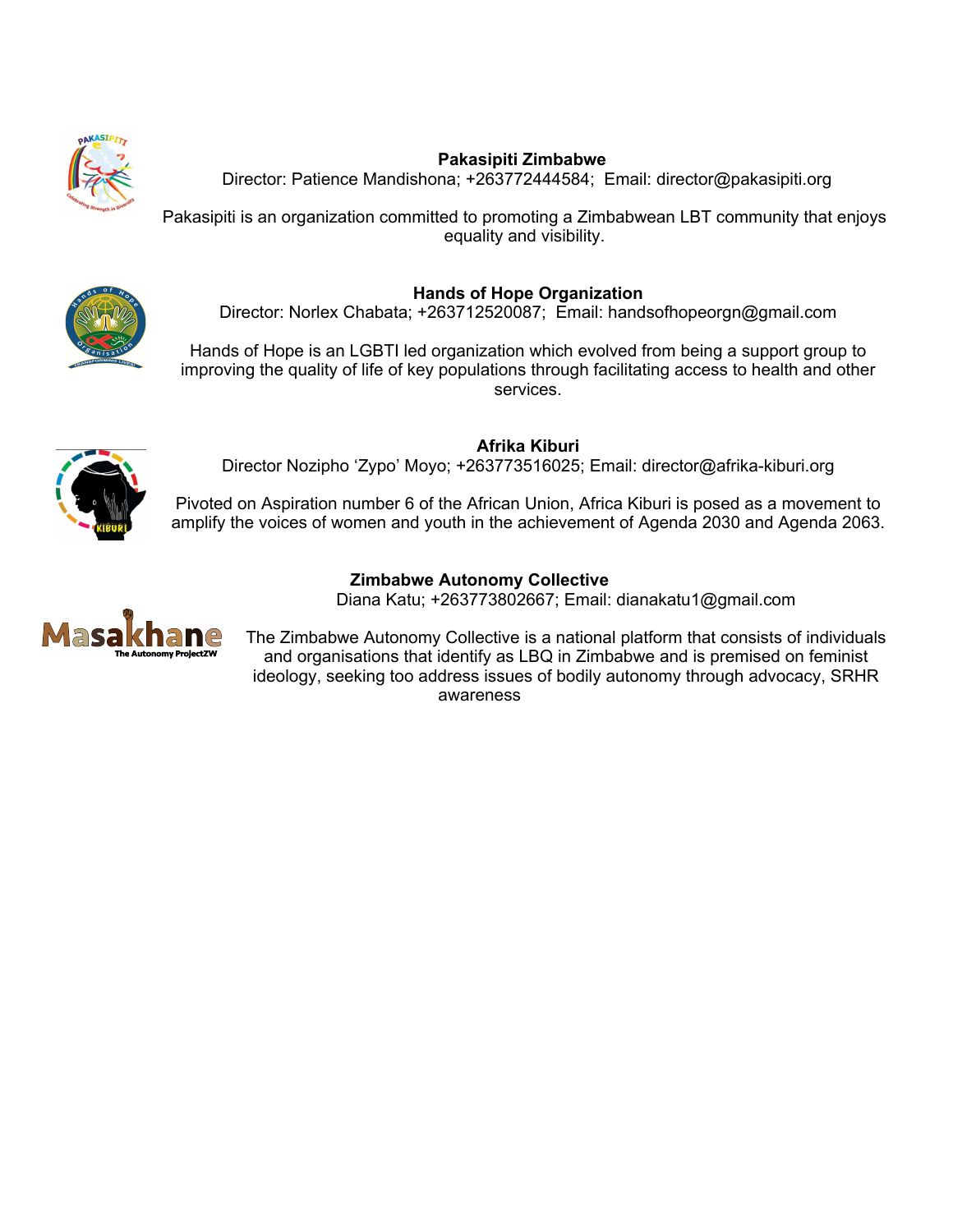**Keywords:** criminalisation of SOGIE; bodily integrity; self-determination; violence against women; women human rights defenders; sexual orientation, gender Identity and expression; sexual and reproductive health and rights

# **Executive summary**

- 1. This report has been jointly prepared by Pakasipiti, Hands of Hope, The Zimbabwe Autonomy Collective, and Africa Kiburi on behalf of the Zimbabwe lesbian, bisexual and queer women (LBQ) community. It seeks to highlight the existing and ongoing barriers to the attainment and enjoyment of human rights by LBQ due to restrictive and punitive laws and policies in Zimbabwe. It also outlines Zimbabwe'<sup>s</sup> responsibility to the provision and protection of rights through various national and international mechanisms, including the previous cycle of the Universal Periodic Review (UPR) and the relevant recommendations.
- 2. The Constitution of Zimbabwe guarantees enjoyment of human rights and freedoms on the principle of equality of all Zimbabweans before the law. This is reinforced through the ratification of The Convention on the Elimination of all forms of Discimination Against Women: the Government of Zimbabwe has committed to protect and safeguard the rights of all women. However, LBQ women are still disenfranchised when it comes to fulfilling their social, economic, and cultural rights.
- 3. Social and religious prejudice exclude diverse sexualities by labeling them as un-African and against the teachings of religion. Since both religion and culture inform the values and attitudes of Zimbabwean society, marginalised women and LGBTIQ persons find themselves excluded socially, culturally, religiously, economically, and politically – and face stigma and violence. LGBTIQ persons are forced out of school, dismissed from workplaces, evicted from places of accommodation or shelter, endure forced migration, internal displacement, arbitrary monitoring, surveillance, search, arrest and detention, physical and mental abuse, torture and rape because of their sexual orientation and gender identity or expression.
- 4. Though the current legislative framework under the Criminal Law (Codification and Reform Act (Chapter 9:23) $^{\rm 1}$  does not criminalize women who have sex with other women, it does not remove the threat of women being arrested and detained by police for acts they label as 'indecent'. LBQ persons are often detained and released without proper documentation of the arrest or notice of the actual crime committed other than the discretion of the arresting officer. LGBTQ persons generally live in fear, and they accept these arrests and detentions without seeking redress thereafter. Similarly, the criminalisation of sex work leads to arbitary arrests and detentions for loitering and solicitation. Experiences of criminalisation by both LGBTQ persons and sex workers show <sup>a</sup> clear example of how consensual sexual activities of marginilised communities come under scrutiny and denies them the right to personal liberty and equality before the law. Arrests and unlawful detentions are designed to act as <sup>a</sup> deterrent to homosexuality and sex work. The impacts of these violations are multiple and complex including social exclusion and isolation; physical, emotional, and mental trauma; lack of access to basic socio-economic rights such as food, shelter, work, education and health. The media also plays <sup>a</sup> big role in pushing hate language, stigma and discrimination.
- 5. Sexual orientation, gender identities and expressions are inextricably connected to class, race, geography, age, gender, sexuality, and disability. As such, we make links between civil and political rights and social and economic rights, and ensure that solidarity and collective action across movements are built in recognition of the common oppressions faced by those of us on the margins. There is <sup>a</sup> crisis based on the rights to bodily autonomy, freedom, dignity and equality and the body is <sup>a</sup> key site of struggle and power in this crisis. Hence, we are concerned about the realities of sex

<sup>1</sup> https://www.refworld.org/pdfid/4c45b64c2.pdf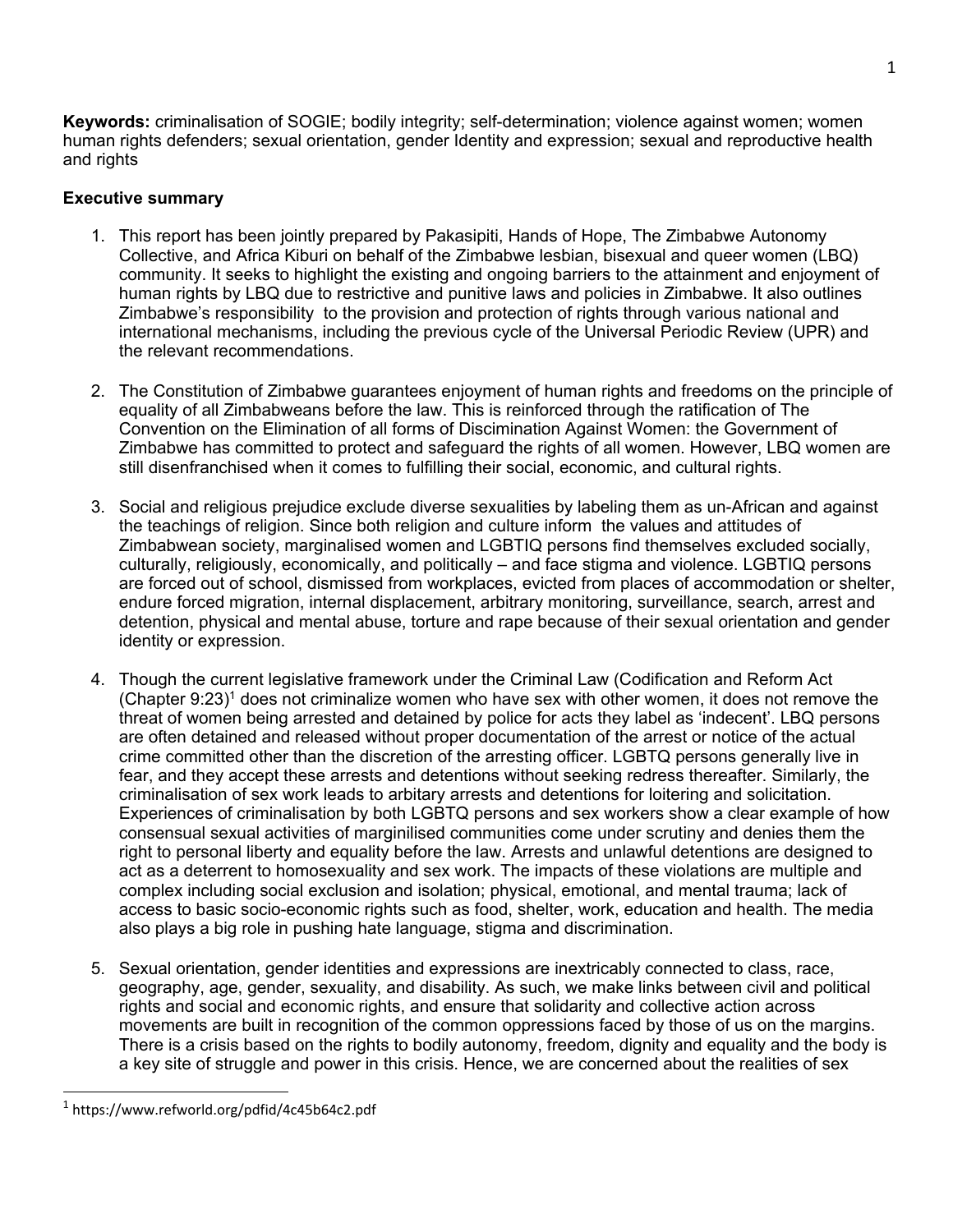workers, women and other people living with HIV, young women'<sup>s</sup> sexuality [age of consent issues] and sexual exploitation [e.g., through forced marriage].

#### **Equality and Non-discrimination**

- 6. In the previous UPR cycle, Zimbabwe rejected all 11 recommendations related to equality and nondiscrimination on the basis of sexual orientation, gender identity and expression including:
	- Prohibit discrimination against persons because of their real or imputed sexual orientation, gender identity or expression, and ensure adequate protection for lesbian, gay, bisexual, transgender and intersex persons, sex workers, and other marginalized groups (Canada)
	- ● Adopt urgent measures to make progress on the elimination of all forms of discrimination, stigmatization and violence against people on the basis of their sexual orientation and gender identity and to promote the respect of the rights of all persons by society (Chile)
	- $\bullet$  Enhance efforts to promote gender equality and combat all forms of discrimination, including those on the basis of sexual orientation and gender identity (Italy).
	- Make progress, both at the legislative level and in practice, in ensuring the rights and fundamental freedoms of lesbian, gay, bisexual, transgender and intersex persons (Argentina)
	- $\bullet$  Take measures to prevent and combat discrimination based on sexual orientation and gender identity, including by decriminalizing sexual relations between consenting adults of the same sex (Brazil)
	- ● Eliminate discrimination, stigmatization and violence against persons based on their sexual orientation and gender identity and, through public dialogue, promote tolerance and <sup>a</sup> culture of non-discrimination (Czechia)
	- Adopt measures to prevent discrimination and violence based on sexual orientation and gender identity, both by State officials and non-State actors, and allow the change of gender markers on government-issued documentation (Israel)
- 7. At the World Economic Forum in Davos in 2018, when asked for his position on LGBTQ rights, President E.D Mnangagwa responded that LGBTQ groups were free to advocate and lobby for their rights. Due to this, LGBTQ advocacy groups have seen <sup>a</sup> slight shift in the operating environment, and CSO spaces have opened up to being tolerant and inclusive, leading to some collaborative efforts in their programming.
- 8. However, stigma, discrimination and violence against marginalised women and LBQ persons in Zimbabwe continues to persists especially for those who are "masculine presenting". While "feminine presenting" people are sometimes arrested, it is often because they were in the company of "masculine presenting" individuals. LBQ persons have expressed that they suffer from public humiliation and verbal attacks because of their appearance or their perceived orientation, especially in public places. The COVID-19 pandemic has not only fueled public violence, but newly implemented regulations have also caused LBQ persons to lose their source of income, employment and housing and shelter, LBQ persons, and women working in the informal sector have lost all sources of income.While Section 56:1-3 of the constitution states that all persons are equal before the law, it offers no protection towards the moral basis of which gay people are discriminated against in both the informal and formal sector; as experienced by LBQ persons who have lost employment or harassed at their work places.
- 9. The current context in Zimbabwe is characterised by poverty, unstable fiscal policies, religious fundamentalisms, culture and traditional norms that perpertuate stigma and discrimination against women generally and LBQ persons in particular. This is also fueled by the existence of the Criminal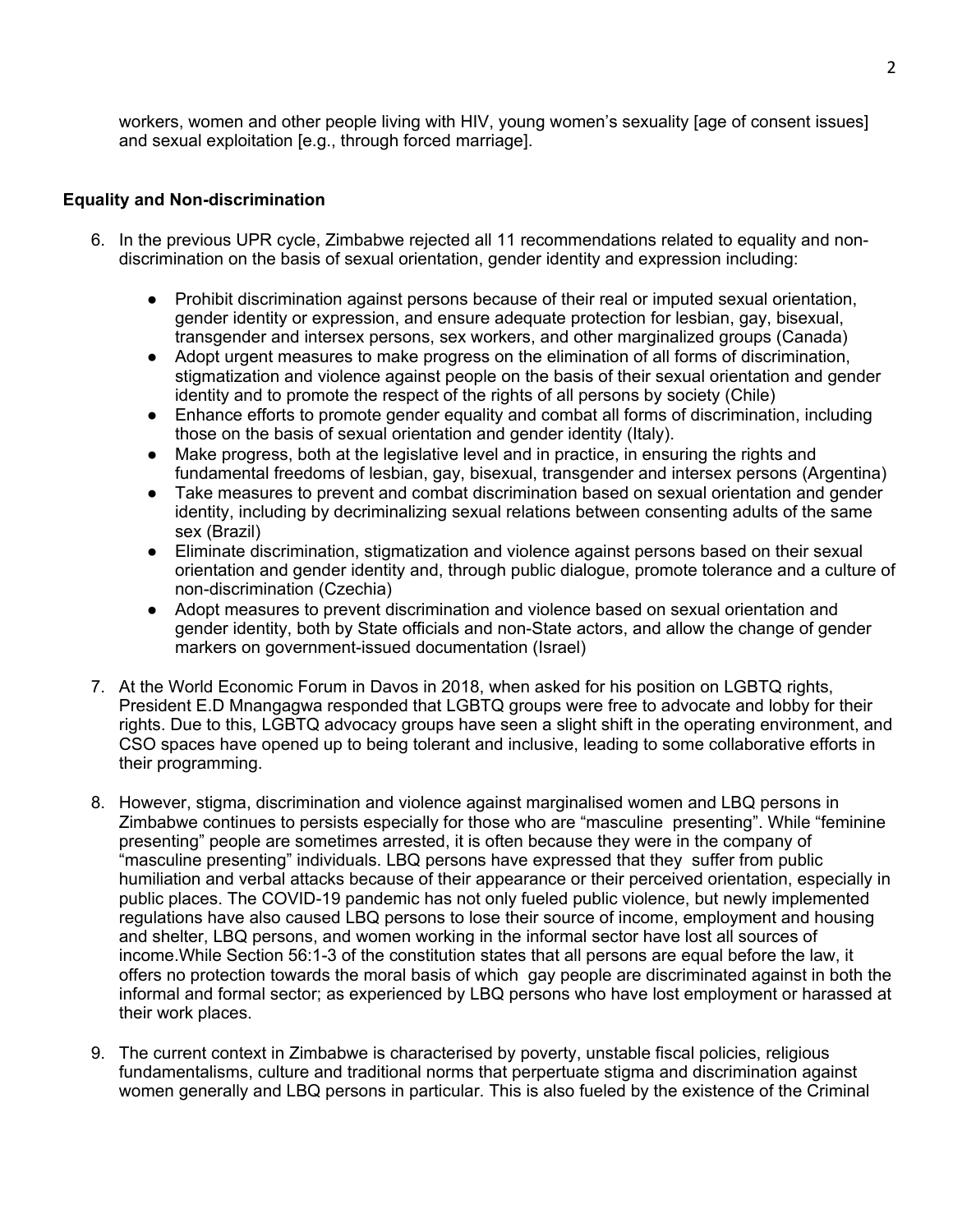Law (Codification and Reform Act) $^2$  chapter 4, part 3 section 73. This is intepreted to mean that any acts deemed homosexual, linked to sex work or "indecent" by law enforcement agents will be considered illegal, giving way for law enforcement agents to arrest, harass and detain LBQ persons at will on real or perceived sexual orientation and in places of informal trade, abuse and harassment can be report without fear from the violated party. These vague stances on the rights of Zimbabweans based on sexual orientation perpetuate violence against LGBTQ persons.

- 10. The lack of human rights public education and clear definition of individual rights is <sup>a</sup> barrier in accessing justice through public mechanisms such as reporting to the police if an LBQ person has been assaulted or harassed. In the case of Kudakwashe Bhasopo $^3\!,$  in the article she is placed as an immoral abuser who forced herself on another woman shows evidence of the fear<sup>4</sup> in which LBQ persons exist. The fact that the article was premised on the violation of her privacy rights was not addressed even after the article was published. Without resources for private legal representation, most LBQ persons find themselves at the mercy and discretion of the law enforcers and <sup>a</sup> dysfunctional justice system.
- 11. There is selective application of the law and the judicial system is severely compromised by state influence. Recently, activists and human rights defenders have been arrested for demonstrating and calling for release of detained activists being held for prolonged periods without fair trial. The cases of Hopewell Chin'ono, Tsitsi Dangarembga and Fadzayi Mahere highlight these injustices. There are limited safe spaces for women in general, and marginalised women and LBQ people in particular to participate in political processes. The existing spaces thrive on ableist, homophobic $^5$ , sexist and misogynistic rhetoric, which attracts public outcries against LBQ persons on the basis of morality and western influence; dismissing and ignoring the calls from women and LGBTQ persons who are fighting for human rights, using stigma, discrimination and violence to gain political mileage. There have been direct homophobic attacks on human rights defenders who openely challenge and speak out on equality on social media platforms, particularly on Twitter, <sup>a</sup> space which is widely used for polical discussions in the country. The Twitter space has become <sup>a</sup> battle ground for state supporters who oppose divergent views to those of the state, further closing constructive discussions on issues of national development. In the case of Fadzayi Mahere and the Twitter thread that directly attacked her around her position on the law and homosexuality, $^6$  issues of morality came up including the fact the government has never supported the homosexual agenda.
- 12. Gendered violence in political spaces is characterised by abductions, torture and being ridiculed. This has been widely reported on by the media and confirmed by women who sit in the upper house through the proportional representation quota system $^7\!$
- 13. Militarisation through the presence of armed soldiers and law enforcement personnel. and the continued existence of roadblocks within the country has increased the vulnerability of women and LBQ persons. The COVID- 19 pandemic has exacerbated violence, intimidation and harassment toward marginalised women and LBQ persons due to travel and movement restrictions.. Producing identity documents at check points has caused <sup>a</sup> risk /threat to transgender persons particularly if one presents differently from their identity documents.either are they keen to protect LBQ citizens from

<sup>2</sup> <https://www.refworld.org/pdfid/4c45b64c2.pdf>

<sup>3</sup> <https://bulawayo24.com/index-id-news-sc-national-byo-107046.html>

<sup>4</sup> <https://genderlinks.org.za/news/zimbabwe-gays-living-openly-despite-homophobia/>

<sup>5</sup> <https://iharare.com/lasizwe-stands-with-zimbabwe-but-attacked-in-return/>

<sup>6</sup> <https://twitter.com/advocatemahere/status/1044222853137207297?lang=en>

<sup>7</sup> <https://www.zimlive.com/2020/06/11/zimbabwe-re-arrests-mdc-three-accuses-them-of-faking-abduction-torture/>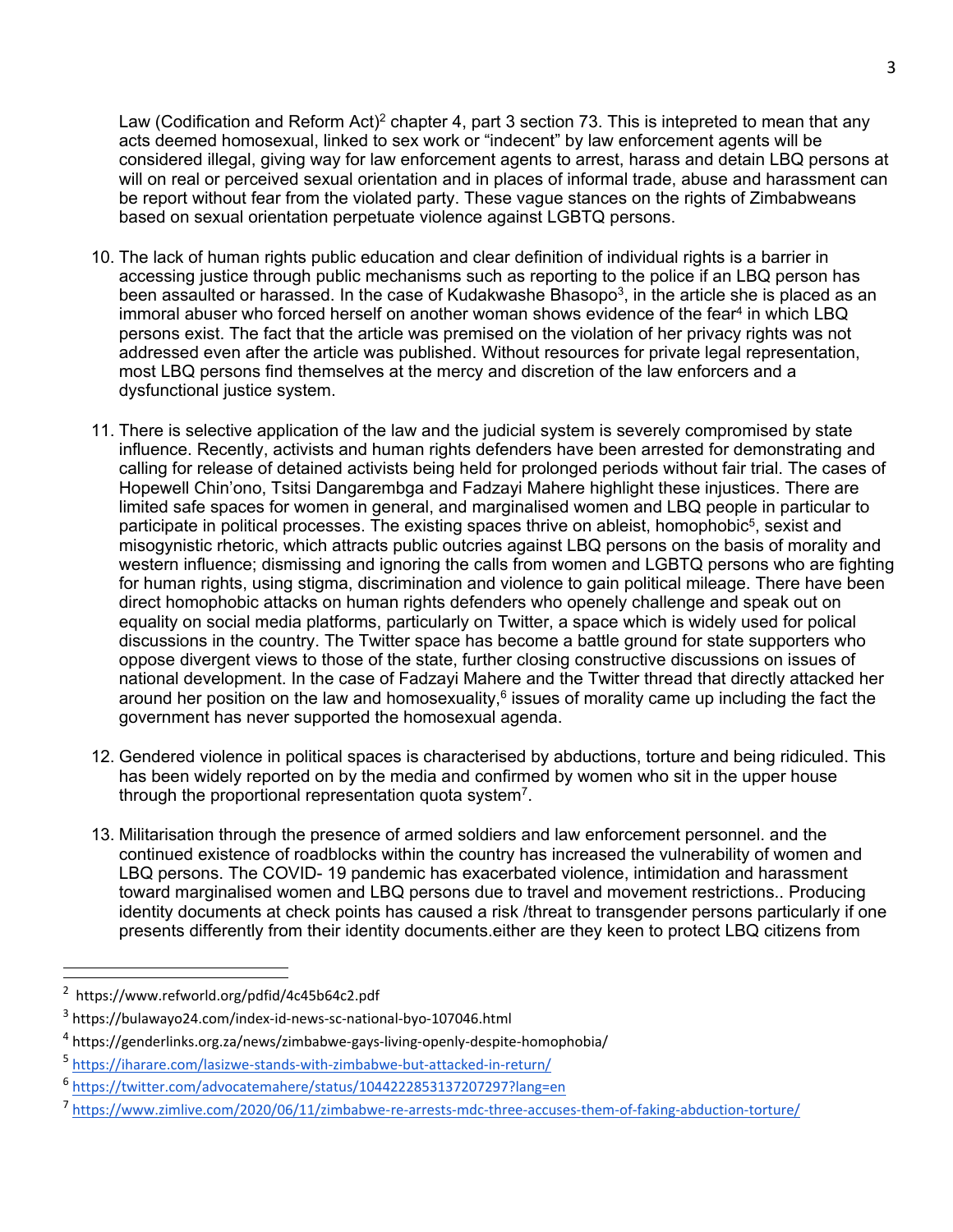violence, stigma and discrimination regardless of that fact that the person'<sup>s</sup> life might be under threat. In most instances at these checkpoints, they are the aggressors.

### **Recommendations**

14. Under section 56:3 of the Constitution, broadened the listed protective grounds to include nondiscrimination on the basis of sexual orientation, gender identity and expression (SOGIE) based on real or perceived sexual orientation<sup>s</sup>. The definition should be expanded on all policy documents to include equality on the basis of SOGIES.

## **Freedom of association, expression and assembly**

- 15. In the previous UPR cycle, Zimbabwe accepted all recommendations related to freedom of opinion and expression and freedom of association, including:
	- Repeal and amend legislation that infringes on the right to freedom of expression in line with the international obligations and Constitution of Zimbabwe, such as the Criminal Law (Codification and Reform) Act and the Public Order and Security Act (New Zealand)
	- $\bullet$  End human rights violations and abuses against civil society, the media and political opposition; repeal the ban on public demonstrations; and ensure individuals are able to exercise their rights to freedom of expression, association and peaceful assembly, free from intimidation and harassment (Canada)
	- ● Ensure that upcoming legislation will not limit citizens' rights to engage in free and private exchanges of information on social media (Norway)
	- ● Review and update the Public Order and Security Act and the Private Voluntary Organizations Act to be in line with international human rights standards (Norway)
	- Ensure that its legislation is in line with the new Constitution and the rights concerning freedom of expression and freedom of media therein, repeal the Access to Information and Protection of Privacy Act and the Public Order and Security Act, and license independent broadcasters (Sweden)
	- Continue its efforts in enhancing the capacity of law enforcement officials in the field of the rule of law and human rights through increasing training activities (Libya)
- 16. These accepted recommendations have only been partially implemented. The new Freedom Of Information Bill<sup>9</sup> was signed into law on 1st July 2020. There was also the enactment of the Zimbabwe Media Commission Act<sup>10</sup> in April 2021 which led to the establishment of the Zimbabwe Media Commission through Constitutional Amendment 19 of 2009 and the Cybersecurity and Data Protection Bill of 2019. While these steps are meant to be progressive, they in fact have not changed and maintain the violation of people'<sup>s</sup> right to information, freedom of assembly and association and government control over people and spaces.The lack of enforcement of media regulations allows the media to report biased, prejudicial information concerning women and marginalised groups including LGBTQ people.
- 17. Freedom of association continues to be under threat, impacting not only civil society organisations , but all human rights defenders, due to proposed constitutional amendments to the Private Voluntary

<sup>8</sup> [https://www.hmetro.co.zw/soldier-in-gay](https://www.hmetro.co.zw/soldier-in-gay-storm/#:~:text=A%20FEMALE%20soldier%20is%20reportedly,leaking%20of%20their%20WhatsApp%20conversations.)[storm/#:~:text=A%20FEMALE%20soldier%20is%20reportedly,leaking%20of%20their%20WhatsApp%20conversations.](https://www.hmetro.co.zw/soldier-in-gay-storm/#:~:text=A%20FEMALE%20soldier%20is%20reportedly,leaking%20of%20their%20WhatsApp%20conversations.)

<sup>9</sup> http://www.theopc.gov.zw/index.php/566-aippa-scrapped-new-freedom-of-information-bill-signed-into-law

<sup>&</sup>lt;sup>10</sup> https://misa.org/blog/analysis-of-the-newly-enacted-zimbabwe-media-commission-act/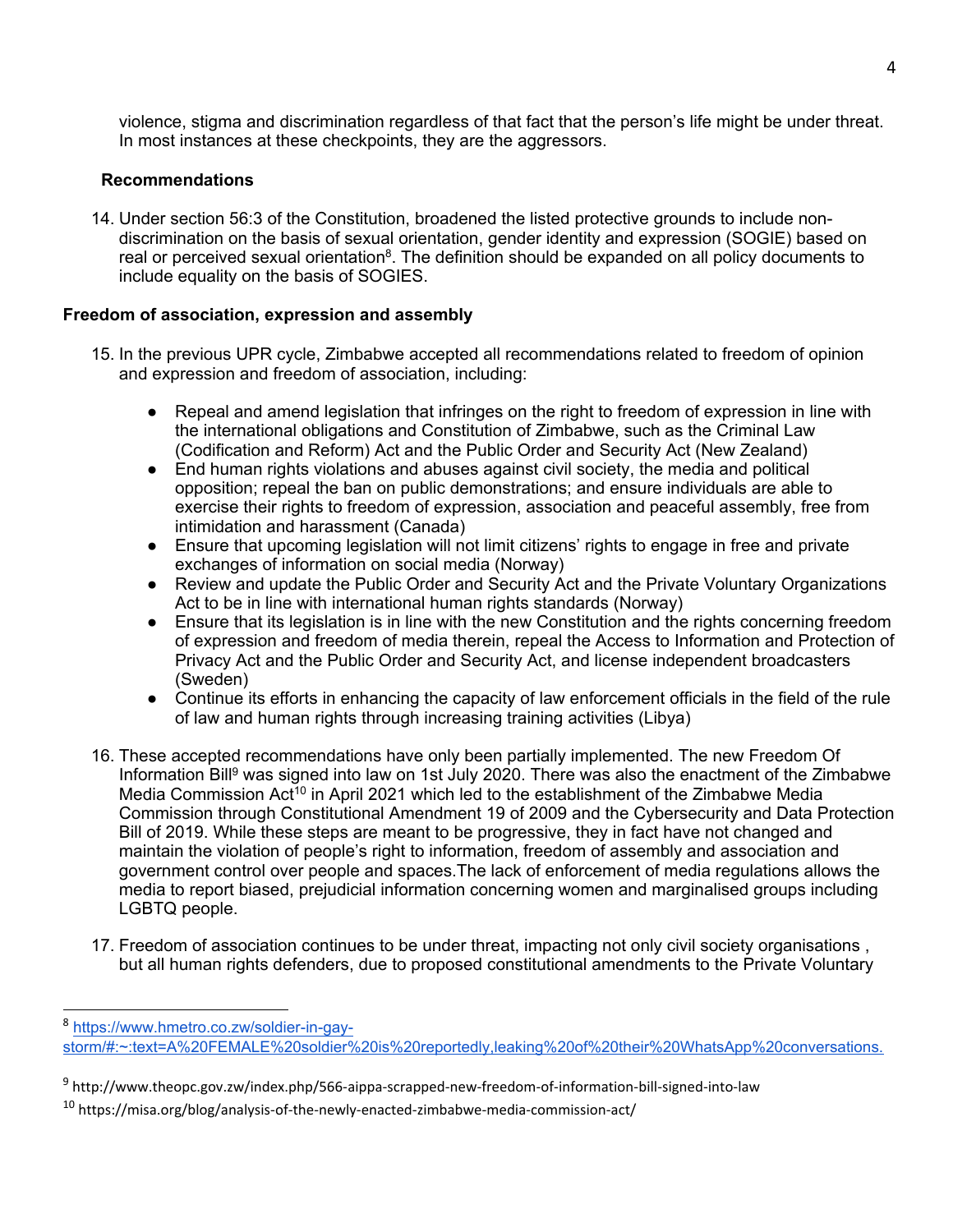Organisation (PVO) Act and the Patriotic bill $^{11}$ , in continued efforts to systematically close CSO spaces $^{\mathsf{12}}.$  Proposed amendments which give the Minister powers to pass regulations to designate any CSO they deems to be high risk or vulnerable to be misused for purposes of funding terrorism, terrorist organizations or terrorist causes; are controlling and monitor CSOs operations which pose <sup>a</sup> security threat to CSO's $^{\rm 13}$ . Changes to fiscal policies have also hindered CSOs from receiving funding for programmatic and operational work. 14

- 18. In 2019, <sup>a</sup> large number of HRDs were arrested, mostly women, 15 on charges of treason after they had returned from <sup>a</sup> training for non-violent action and strategies in the Maldives. This was facilitated through the application of <sup>a</sup> combination of colonial and post-independence laws such as Maintenance of Peace and Order Act (MOPA)<sup>16</sup> and Access to Information and Protection of Privacy Act (AIPPA)<sup>17</sup> which succeeded the Public Order and Security Act (POSA).<sup>18</sup> These laws impact the existence and the autonomy of the work of human rights defenders.
- 19. There are high levels of abuse by state and non-state actors after public/ private expression of differing political views and/or criticism of the government. The mandate of the proposed Patriot Bill is to promote and guard the countries national interests through criminalising acts that campaign against Zimbabwe, in particular, "prohibits any Zimbabwean citizen from wilfully communicating messages intended to harm the image and reputation of the country on international platforms or engaging with foreign countries with the intention of communicating messages intended to harm the country'<sup>s</sup> positive image and/or to undermine its integrity and reputation"<sup>19</sup>. The Patriot Bill will further shrink civil society space and control media content. An analysis of the bill by MISA Zimbabwe further clarifies that <sup>a</sup> campaign like the previous #ZimbabweanlivesMatter would have been politicised and interpreted as sanctioned illegal conduct intended as <sup>a</sup> campaign to undermine the country's reputation<sup>20</sup>.
- 20. Public gatherings and peaceful demonstrations have been restricted under the guise of protecting public safety and national interest. In the past, acts such as the Public Order and Security Act required that all gatherings be approved through notification to the police. The onset of COVID-19 however, created an opportune environment for this enforcement, $^{\mathrm{21}}$  contradicting the constitutional provisions on the freedom to assemble and demonstrate. In some cases this has also led to the countrywide shutdown of the internet. The state has used the COVID-19 situation to close civil society spaces $^{22}$ . In <sup>a</sup> letter to all NGOs, the Provincial Development Coordinator of Harare Province told all the Directors of NGOs to pay him <sup>a</sup> courtesy visit as well as provide him with work plans and monthly reports so as

<sup>11</sup> <https://www.humanrightspulse.com/mastercontentblog/the-patriot-bill-a-threat-to-freedom-of-expression>

<sup>&</sup>lt;sup>12</sup> <https://www.newzimbabwe.com/govt-cracks-whip-on-ngos-demands-monthly-reports-on-activities/>

<sup>&</sup>lt;sup>13</sup> https://www.crisiszim.org/post/civil-society-consults-on-the-new-government-order-to-restrict-ngo-operations

<sup>&</sup>lt;sup>14</sup> <http://veritaszim.net/node/3461>

<sup>15</sup> <https://www.amnesty.org/en/documents/afr46/0450/2019/en/>

<sup>&</sup>lt;sup>16</sup> Maintenance of Peace & Order Act - [http://www.veritaszim.net/sites/veritas\\_d/files/maintenance%20of%20peace%20bill.pdf](http://www.veritaszim.net/sites/veritas_d/files/maintenance%20of%20peace%20bill.pdf)

<sup>&</sup>lt;sup>17</sup> Access to Information and Protection of Privacy Act - [https://www.article19.org/data/files/pdfs/publications/zimbabwe-aippa](https://www.article19.org/data/files/pdfs/publications/zimbabwe-aippa-report.pdf)[report.pdf](https://www.article19.org/data/files/pdfs/publications/zimbabwe-aippa-report.pdf)

<sup>&</sup>lt;sup>18</sup> POSA- <https://zimlii.org/zw/legislation/num-act/2002/1/Public%20Order%20and%20Security%20Act.pdf>

<sup>&</sup>lt;sup>19</sup> <https://www.newsday.co.zw/2021/04/mnangagwas-proposed-patriotic-bill-whither-zimbabwe-at-41/>

<sup>&</sup>lt;sup>20</sup> <https://zimbabwe.misa.org/2020/10/14/zimbabwes-looming-patriot-bill-cause-for-great-concern/>

<sup>&</sup>lt;sup>21</sup> <https://www.usip.org/publications/2020/06/covid-raises-stakes-zimbabwes-civil-society-movement>

<sup>&</sup>lt;sup>22</sup> <https://www.crisiszim.org/post/civil-society-consults-on-the-new-government-order-to-restrict-ngo-operations>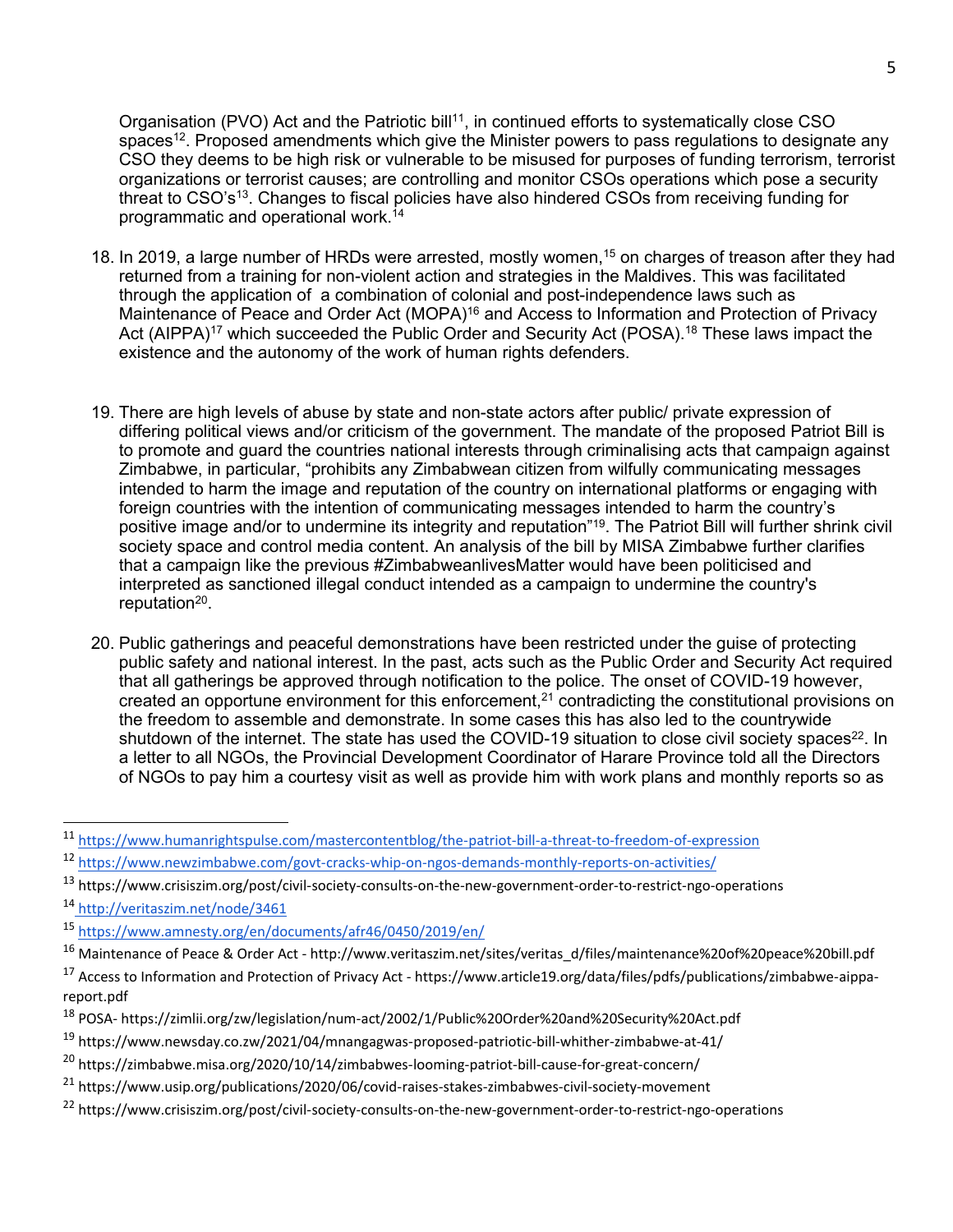to ensure that the NGOs are not in breach of their MOUs.

21. The Cyber Security and Data Protection Bill<sup>e</sup> which is vague in nature as to what constitutes a violation, has seen the infringing on the rights to privacy and expression in the virtual spaces. The Cyber security and Data Protection Bill $^{\rm 23}$  should clarify how data is collected and shared and how the state will have access to said data, also the legislative policies and guidelines must be adopted to guide the acquisition of, transfer and storage of data in Zimbabwe. However the bill fails to provide data subject rights and data retention periods and that these will not be under the control of the national data center.The bill further compromises protection against state and does not set parameters for redress in the event of privacy infringement.

# **Recommendations**

- 22. Mandate human rights training for law enforcement, especially on the current human rights violations and protection mechanisms.
- 23. Expand Constitutional provisions on the freedom of expression, assembly and association to ensure protection for LGBTI persons. Investigate and address violence and arbitrary arrests and detention by law enforcement.
- 24. Amend laws and policies to ensure independent media, and establish independent media monitoring mechanisms and bodies .

# **Gender-Based Violence**

- 25. During the previous UPR cycle, Zimbabwe accepted all 6 recommendations related to discrimination against women, including:
	- Continue efforts to strengthen gender equality (Syrian Arab Republic)
	- Ensure more effective enforcement of policies and legislation to address discrimination against and marginalization of women, and take measures to promote equal access for boys and girls to basic education (Thailand)
	- Continue taking legislative action to eliminate the marginalization of women from socioeconomic and political spheres and strengthen mechanisms for protection against gender-based violence (Maldives)
	- Continue to address the marginalization and exclusion of women in the economic, social and political spheres, with special attention paid to eliminating the harmful practice of child marriage (Republic of Korea)
- 26. The accepted recommendations have only been partially implemented. Through the First Lady'<sup>s</sup> office, the Government has set up several initiatives such as the national GBV response hotline<sup>24</sup> to help with the fight against GBV.<sup>25</sup> Through the support of the United Nations Population Fund (UNFPA), Zimbabwe joined the Spotlight Initiative campaign<sup>26</sup> "I am #WithHer Are you?" which has set out to ensure that all women benefit from adequate legislation, policies and gender responsive institutions at national and sub-national levels and also the setting up of more centres in various districts that offer

<sup>&</sup>lt;sup>23</sup> http://veritaszim.net/sites/veritas\_d/files/Cyber%20Security%20and%20Data%20Protection%20Bill.pdf

<sup>&</sup>lt;sup>24</sup> <https://www.herald.co.zw/fighting-gbv-first-lady-unveils-call-centre/>

<sup>&</sup>lt;sup>25</sup> https://allafrica.com/stories/202105030293.html

<sup>&</sup>lt;sup>26</sup> [https://www.spotlightinitiative.org/news/spotlight-initiative-raises-awareness-gender-based-violence-among-peer-educators](https://www.spotlightinitiative.org/news/spotlight-initiative-raises-awareness-gender-based-violence-among-peer-educators-zimbabwe)[zimbabwe](https://www.spotlightinitiative.org/news/spotlight-initiative-raises-awareness-gender-based-violence-among-peer-educators-zimbabwe)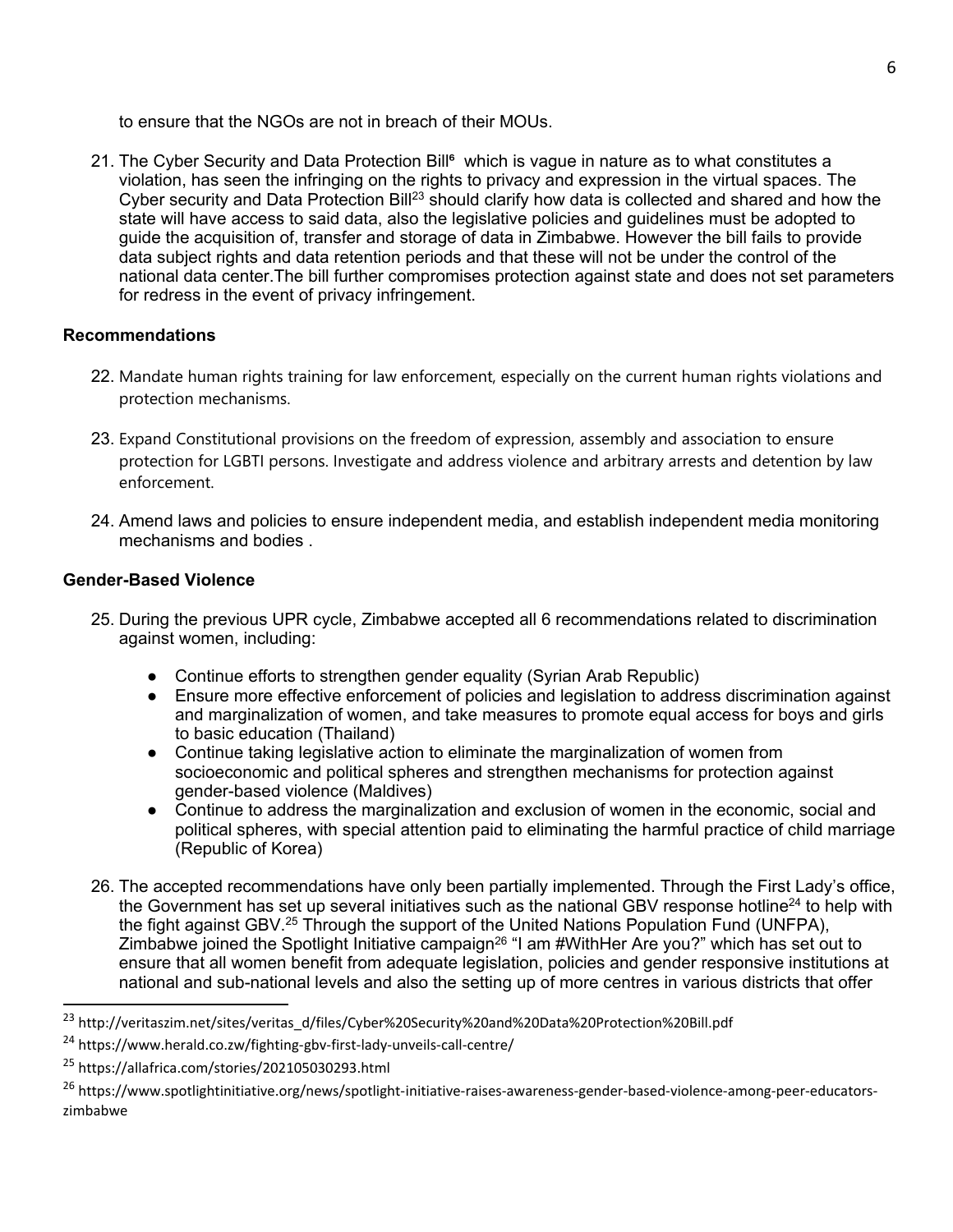psycho-social support.

- 27. The definition of gender in Uganda is narrow and heteronormative. It excludes transgenderpersons, gender non-conforming persons and others outside the prescibed genders. Although the Criminal Codification and Reform Act of Zimbabwe does not mention criminalisation of sexual acts between women, this faux silence renders LBQ persons invisible, vulnerable and at risk of violence; with little or no legal and social recourse in addressing Sexual Gender Based Violence (SGBV). The current GBV Act/ Domestic Violence Act of 2007 $^{27}$  does not explicitly protect violence perpetrated against LBQ persons as it does not include marginalised persons in its definition of the complainant. The act is widely interpreted to mean violence between men and women only. Furthermore, the language of gender, as used in the Zimbabwean context speaks to issues related to women'<sup>s</sup> equality and equity and not the full spectrum of what gender entails. As such, the language of gender itself has become <sup>a</sup> form of violence in the way in which it nullifies and dismisses women'<sup>s</sup> issues and expression of anger/ discomfort, more so, women who appear other than the norm. $^{28}\,$
- 28. State supported structures like safe houses are non-existent and it is time for the government to consider establishing such infrastructure in all provinces. While we aknowledge efforts such as the establishment of the Victim Friendly Unit (VFU) in all police stations and GBV hotlines, they do not have sufficient knowledge and capacity to support or protect women and LBQ<sup>9</sup> persons who have suffered physical, emotional, financial or sexual violence. Law enforcement and state agents are also perpetrators of violence; especially towards the vulnerable women, including LBQ people. This can be attributed to limited understanding of gender, sexuality, human rights and the varied interpretation of the constitution.
- 29. The COVID 19 pandemic has escalated cases of forced displacements, family violence, forced marriages, violent living conditions and rape, which fall within the scope of GBV.<sup>29</sup> No mechanisms have been put in place to address violations in society at large. $^{\rm 30}$  .

### **Recommendations**

- 30. Create mechanisms for the equal protection and security of all GBV survivors without discrimination, through consultations and partnerships with CSOs and NGOs with existing networks and structures such as safe houses in the fight against GBV and IPV.
- 31. Ratify, domesticate and implement CEDAW recommendations.

# **Right to Bodily Autonomy and SRHR**

- 32. During the previous UPR cycle, Zimbabwe accepted the following recommendations:
	- $\bullet$  Ensure sufficient health budget, full and equal access to health services, in particular adolescent, reproductive and family planning services and relevant education (Ukraine)
	- Amend all discriminatory provisions and administrative regulations relating to family, marriage and divorce (Belgium)

<sup>&</sup>lt;sup>27</sup> https://www.justice.gov/sites/default/files/eoir/legacy/2013/11/08/domestic\_violence.pdf

<sup>&</sup>lt;sup>28</sup> [https://www.frontlinedefenders.org/en/case/seven-human-rights-defenders-facing-judicial-harassment-after-attending](https://www.frontlinedefenders.org/en/case/seven-human-rights-defenders-facing-judicial-harassment-after-attending-advocacy-training)[advocacy-training](https://www.frontlinedefenders.org/en/case/seven-human-rights-defenders-facing-judicial-harassment-after-attending-advocacy-training)

<sup>&</sup>lt;sup>29</sup> forced displacements, family violence, forced marriages, forced violent living conditions and corrective rape.

<sup>&</sup>lt;sup>30</sup> <https://documents-dds-ny.un.org/doc/UNDOC/GEN/N20/193/96/PDF/N2019396.pdf?OpenElement>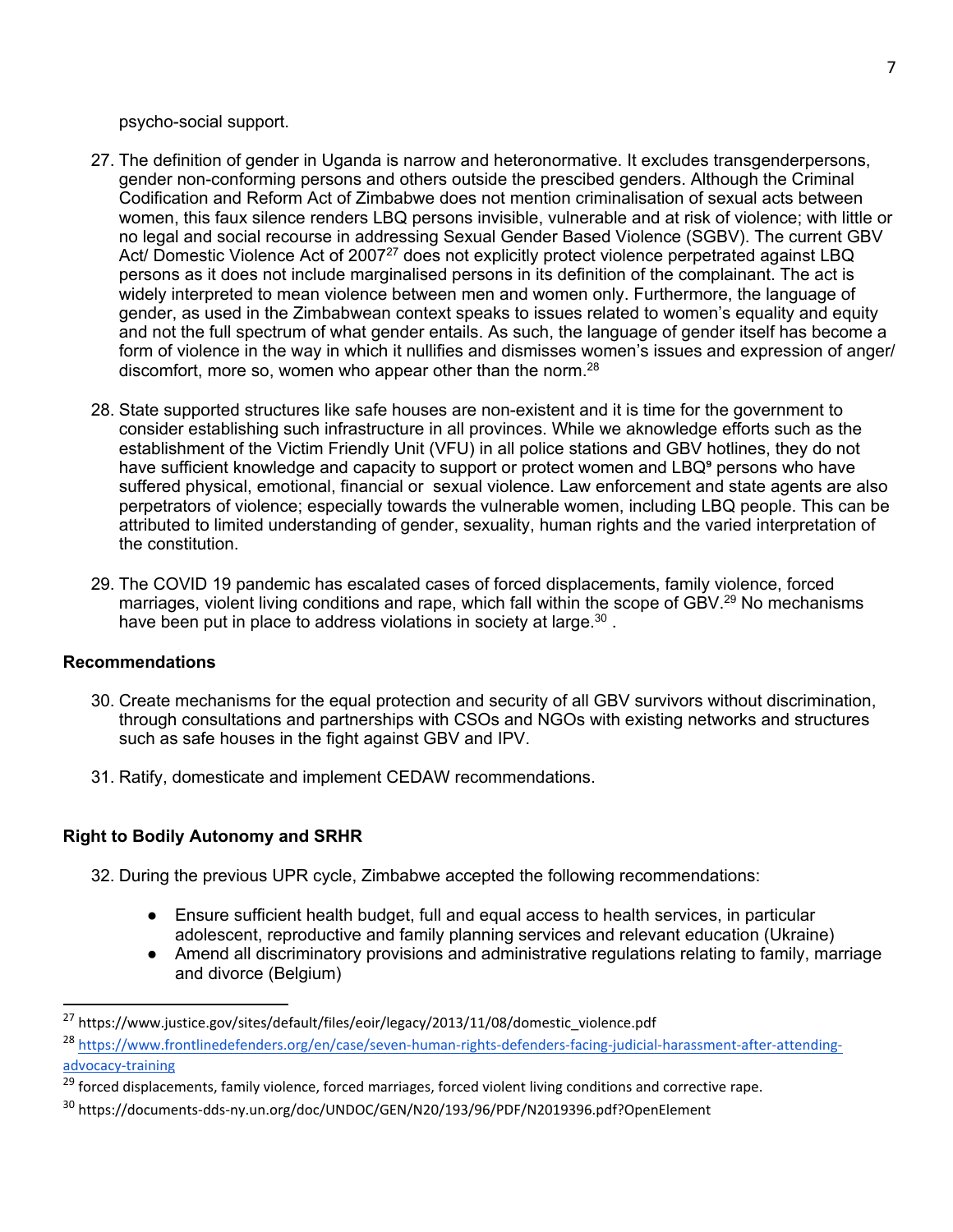- 33. Neither of these recommendations have been implemented. The country's health strategy ZINASP 4 has included "key populations:" namely sex workers, men who have sex with men, and transgender persons in the sexual minorities and/or marginalised category. However, LBQ persons are not recognised as <sup>a</sup> key population and are not included in the implementation program. There has been <sup>a</sup> slight increase in programs for menstrual health in Zimbabwe, with the government also removing tax on menstrual products.
- 34. Reproductive services in Zimbabwe are expensive and limited to oral contraceptives pills and injectables. There are insufficient choices for women in terms of variety, affordability and technological advances. There is little or no mention of other contraceptive methods including, diaphragm, contraceptive ring and intrauterine device. The services provided do not offer solutions to unwanted pregnancies or eliminate that prerequisite that <sup>a</sup> woman has to be married in order to access In-vitro fertilisation (IVF). One's ability to build <sup>a</sup> family should not be determined by economic status, sexuality, gender or biology. Reproductive methods and technologies should not be limited to men and women in <sup>a</sup> union or only for those with substantial wealth as is the current case. As most women are relegated to working in the informal sector, their ability to access such services is limited to financial resources.
- 35. Parenting and guardianship rights are limited for LBQ women due to the definition of "family" limited to only <sup>a</sup> man, <sup>a</sup> woman and children. According to section 80:2 of the Constitution and Births and Deaths Registration Act, women have the same rights as men regarding custody and guardianship of children; however, However, the section also states, with regard to exercising rights related to custody and guardianship, that an Act of parliament may regulate how those rights are to be exercised. Fathers are deemed the legal guardians of <sup>a</sup> minor and their consent is required for women to travel across international borders with their children. $^{\rm 31}$  This is a precarious position for women as they  $\,$  are usually the caretakers and caregivers. This Act creates <sup>a</sup> false distinction between gendered roles, where women are subordinate, needing 'permission' from men. Similarly, the same rhetoric is used to deny unmarried women access to in-vitro fertilisation (IVF); women are not considered valid parents without male approval. Various diverse families exist such as child-headed families, relations-based families and single mother-headed families, but none of them are recognised under the law or within administrative processes. Birth certificate sections should not be limited to the biological mother and father but should take the evolving nature of family units into consideration.
- 36. The discourse on the right to bodily autonomy is highly compromised by the push for "morality" from the state, society and the existence of religious fundamentalist. Although unwritten, social norms and customs are effective rules by which <sup>a</sup> society controls women'<sup>s</sup> sex, gender, sexuality and reproductive choices, all of which are rooted in patriarchy. The idea that women are highly emotional beings and incapable of making sound decisions is <sup>a</sup> patriarchal notion that plays out in many government operations including the women'<sup>s</sup> quota system. There are no government supported public spaces for dialogue on issues related to self-determination in regards to SRHR, and language around women'<sup>s</sup> bodies, bodily autonomy, choice and control. We note the Gender Commision as the site for these discussions, however, the Commission only has representatives of women over 35 years of age and there is no representation of young women. The state through all its mechanisms, controls and polices women'<sup>s</sup> bodies. Women who are active and vocal in political spaces are attacked in the media<sup>32</sup> on the basis of their bodies and their sexuality. Vocal women are labelled 'whores' as in the case of Priscilla Misihairambwi<sup>33</sup> a member of the Senate who was ridiculed and attacked for bringing pads and underwear in parliament to emphasise the need to remove tax on sanitary wear.

<sup>&</sup>lt;sup>31</sup> <https://www.kanokangalawfirm.net/parental-consent-to-travel-affidavit-in-zimbabwe>

<sup>32</sup> <https://www.herald.co.zw/priscilla-bedroom-and-a-bad-alliance/>

<sup>&</sup>lt;sup>33</sup> <https://bulawayo24.com/index-id-news-sc-local-byo-138010.html>